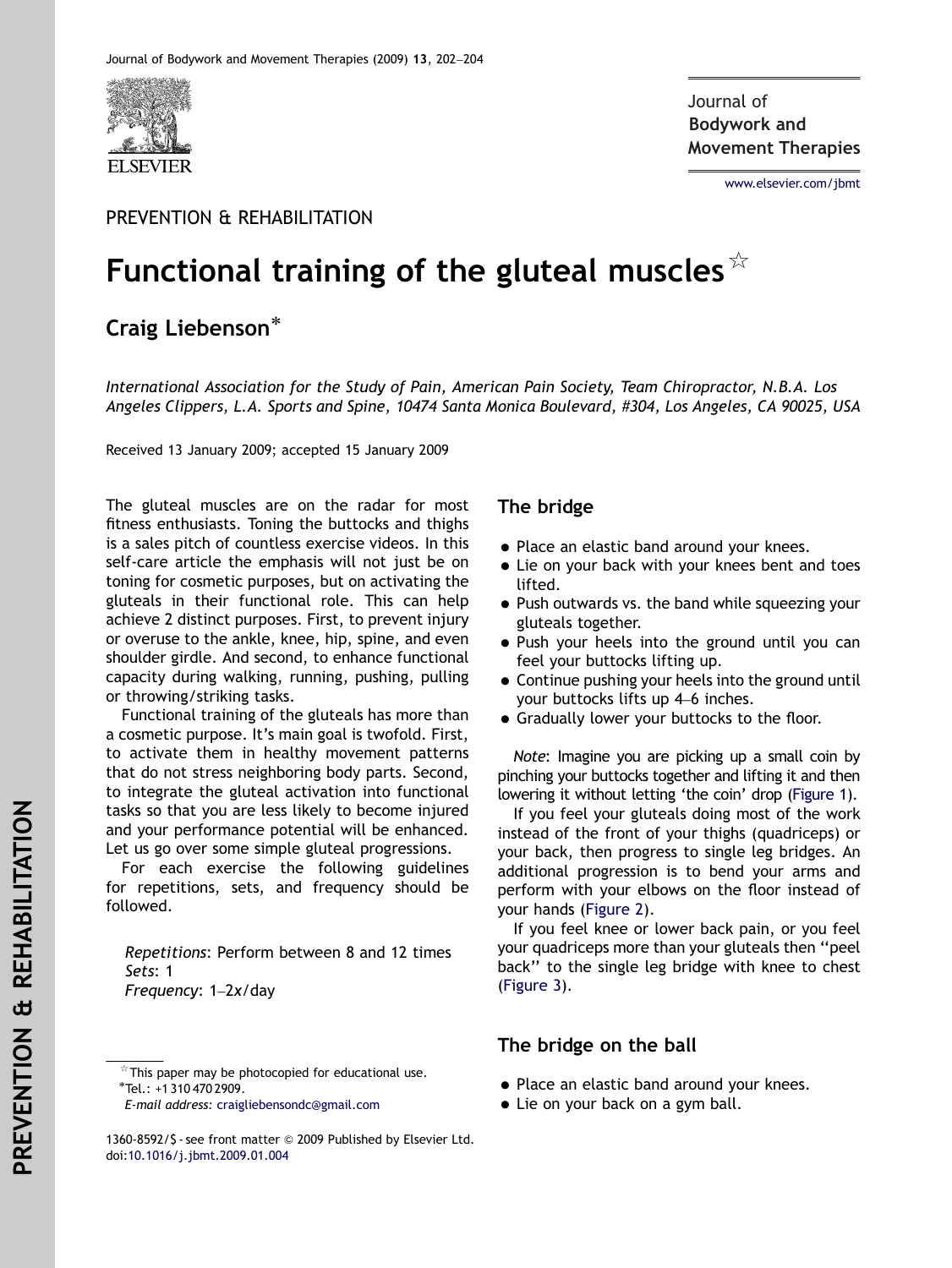<span id="page-1-0"></span>



Figure 1 Bridge.



Figure 3 Single leg bridge with knee to chest.



Figure 2 Single leg bridge.



Figure 4 Bridge on the ball.

- Your knees should be bent so that they are over your feet.
- Push outwards vs. the band while squeezing your gluteal muscles together.
- Push your heels into the ground until you can feel your buttocks lifting up.
- Continue pushing your heels into the ground until your buttocks lifts up until your body is in a straight line.
- Gradually lower your buttocks part way to the floor.